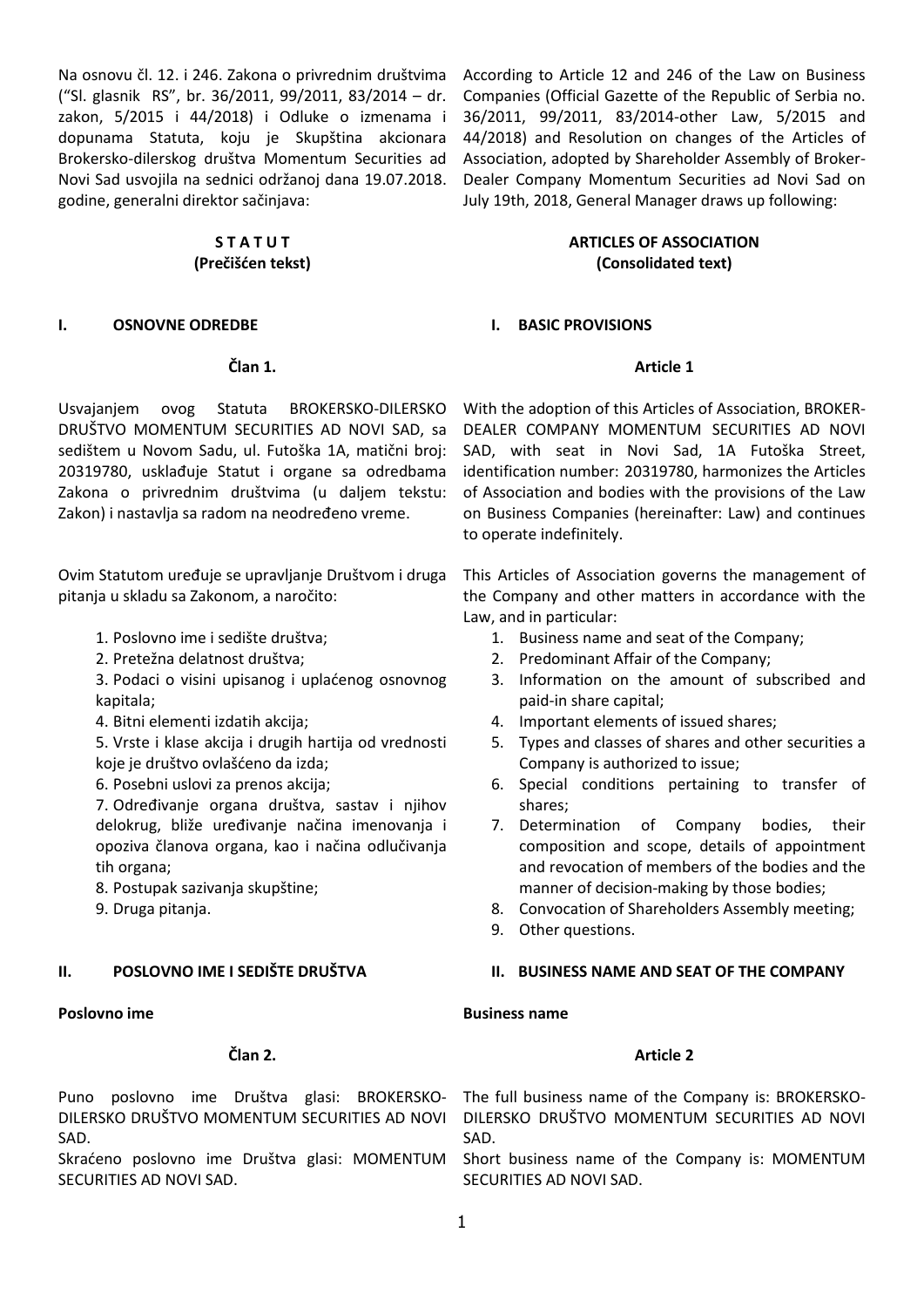| Sedište<br>Član 3.                                                                                                                                                                                                                               | <b>Seat</b><br><b>Article 3</b>                                                                                                                                                                                                                    |
|--------------------------------------------------------------------------------------------------------------------------------------------------------------------------------------------------------------------------------------------------|----------------------------------------------------------------------------------------------------------------------------------------------------------------------------------------------------------------------------------------------------|
| Sedište Društva je u Novom Sadu, ulica Futoška 1A/104.                                                                                                                                                                                           | The Company seat is in Novi Sad, 1A/104 Futoška Street.                                                                                                                                                                                            |
| PRETEŽNA DELATNOST DRUŠTVA<br>Ш.                                                                                                                                                                                                                 | Ш.<br><b>PREDOMINANT AFFAIR</b>                                                                                                                                                                                                                    |
| Član 4.                                                                                                                                                                                                                                          | <b>Article 4</b>                                                                                                                                                                                                                                   |
| Brokerski poslovi s hartijama od vrednosti i berzanskom<br>robom.                                                                                                                                                                                | Društvo, kao pretežnu delatnost obavlja: 6612 - The Company performs as predominant affair: 6612 -<br>brokerage operations with securities and stock exchange<br>goods.                                                                            |
| Društvo obavlja Investicione usluge i aktivnosti<br>propisane Zakonom o tržištu kapitala, na osnovu<br>dozvole Komisije za hartije od vrednosti Republike<br>Srbije.                                                                             | The Company performs investment services and activities<br>regulated by the Law on Capital Market, based on the<br>license of the Securities Commission of the Republic of<br>Serbia.                                                              |
| OSNOVNI KAPITAL DRUŠTVA I AKCIJE<br>IV.                                                                                                                                                                                                          | IV.<br><b>SHARE CAPITAL AND SHARES</b>                                                                                                                                                                                                             |
| Osnovni kapital                                                                                                                                                                                                                                  | Share capital                                                                                                                                                                                                                                      |
| Član 5.                                                                                                                                                                                                                                          | <b>Article 5</b>                                                                                                                                                                                                                                   |
| Osnovni kapital Društva, koji je upisan u Centralnom<br>Registru, depou i kliringu hartija od vrednosti iznosi<br>17.400.000,00 dinara.                                                                                                          | The share capital of the Company, which is registered in<br>the Central Securities Depository and Clearing House<br>amounts to 17.400.000,00 dinars.                                                                                               |
| Osnovni kapital je novčani i uplaćen je u celosti.                                                                                                                                                                                               | The share capital is pecuniary and paid-in in full.                                                                                                                                                                                                |
| <b>Akcije</b>                                                                                                                                                                                                                                    | <b>Shares</b>                                                                                                                                                                                                                                      |
| Član 6.                                                                                                                                                                                                                                          | Article 6                                                                                                                                                                                                                                          |
| Osnovni kapital Društva podeljen je na 1.160 komada<br>običnih (redovnih) akcija, bez nominalne vrednosti,<br>odnosno pojedinačne računovodstvene vrednosti od<br>15.000,00 dinara.                                                              | Share capital of the Company is divided into 1.160 pieces<br>of ordinary shares, without nominal value, that is,<br>accounting value of 15.000,00 dinar per one share.                                                                             |
| Akcije iz prethodnog stava su evidentirane na<br>emisionom računu Društva i na računima vlasnika akcija<br>- akcionara u Centralnom registru, depou i kliringu<br>hartija od vrednosti, sa oznakom CFI kod: ESVTFR i ISIN<br>broj: RSMMSCE11824. | Shares from the previous paragraph are recorded in the<br>emission account of the Company and in the accounts of<br>shareholders in the Central Depository and Clearing<br>House, with the mark CFI code: ESVTFR and ISIN number:<br>RSMMSCE11824. |
| Član 7.                                                                                                                                                                                                                                          | <b>Article 7</b>                                                                                                                                                                                                                                   |
| običnih<br>Pored<br>preferencijalne akcije i druge hartije od vrednosti, u<br>skladu sa Zakonom.                                                                                                                                                 | akcija Društvo može izdavati i Inaddition to ordinary shares, the Company may issue<br>preference shares and other securities, in accordance<br>with the Law.                                                                                      |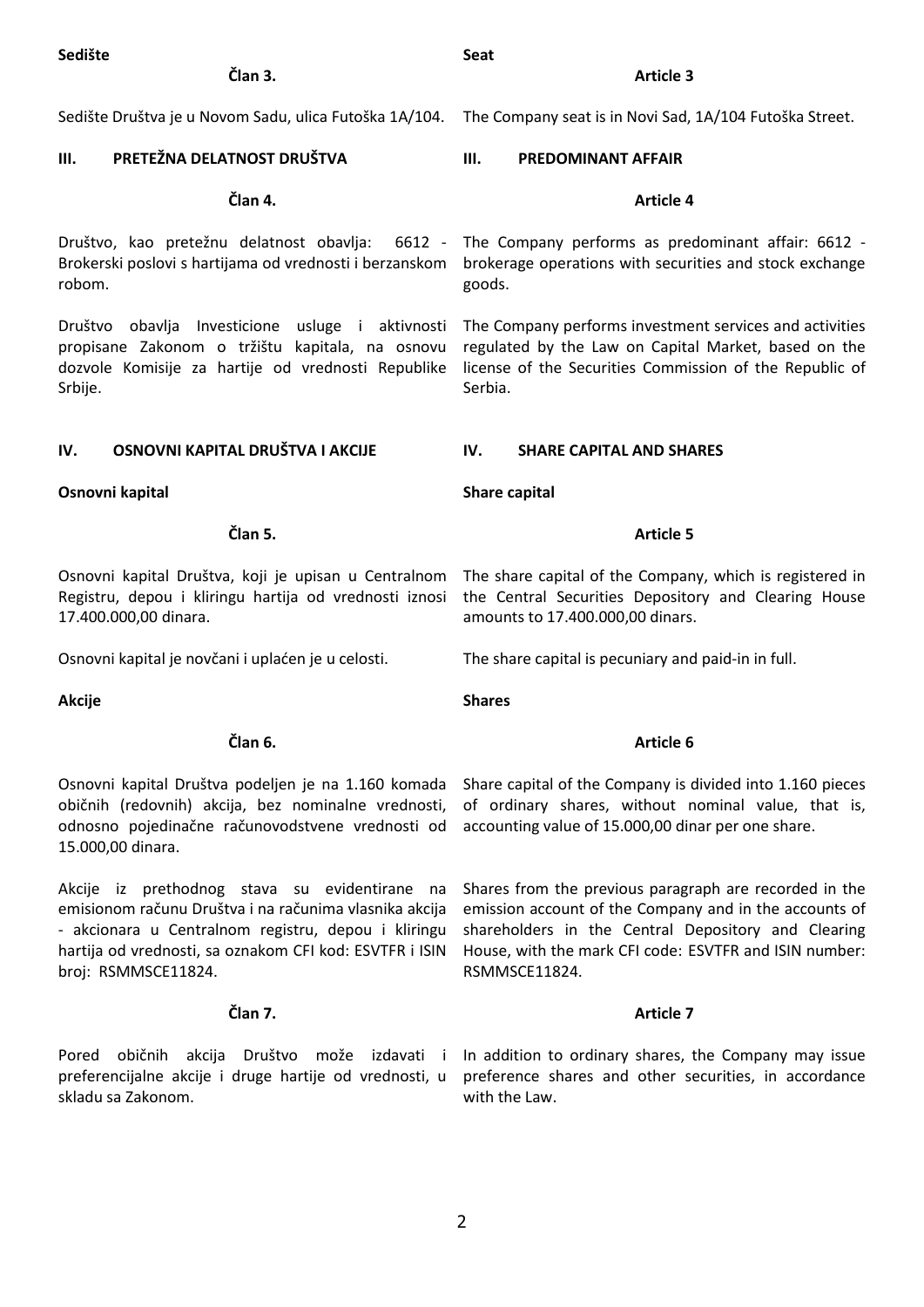## **V. POSEBNI USLOVI ZA PRENOS AKCIJA**

#### **Član 8.**

Akcionari svoje akcije mogu slobodno prenositi drugom akcionaru ili Društvu.

Društvo stiče sopstvene akcije u skladu sa Zakonom.

Društvo može da stiče sopstvene akcije radi raspodele zaposlenima u Društvu najviše do 3% u toku poslovne godine.

#### **Član 9.**

Akcionar koji ima nameru da svoje akcije ponudi na prodaju trećim licima, dužan je da svoje akcije prethodno ponudi Društvu i svim ostalim akcionarima.

Ponuda iz prethodnog stava se daje Društvu u pisanoj formi i sadrži sve bitne elemente ugovora o prenosu akcija, a naročito:

- broj običnih akcija Društva koje se nude na prodaju i
- cenu po kojoj se akcije nude na prodaju.

Generalni direktor Društva je dužan da u roku od 10 dana od dana prijema ponude obavesti sve akcionare o primljenoj ponudi i sazove vanrednu sednicu Skupštine na kojoj se odlučuje o sticanju sopstvenih akcija u skladu sa uslovima iz ponude i uslovima propisanim Zakonom.

Ukoliko Skupština ne donese odluku o sticanju sopstvenih akcija, svi preostali akcionari dostavljaju Društvu u pisanoj formi informaciju o korišćenju prava preče kupovine, po uslovima iz ponude, u roku od 90 dana od dana održavanja Skupštine.

Ako se dva ili više akcionara izjasni da želi da koristi pravo preče kupovine po uslovima iz ponude i ako se između njih ne postigne sporazum o načinu raspodele akcija koje se nude na prodaju, raspodela se vrši tako što svaki akcionar koji koristi pravo preče kupovine kupuje deo akcija koji je srazmeran učešću njegovih akcija u zbiru akcija svih drugih akcionara Društva koji koriste pravo preče kupovine.

Društvo je dužno da o prihvatanju ponude, donošenjem odluke o sticanju sopstvenih akcija ili korišćenjem prava preče kupovine ostalih akcionara, pisanim putem obavesti akcionara koji nudi akcije na prodaju najkasnije u roku od 45 dana od dana prijema ponude.

#### **V. SPECIAL CONDITIONS PERTAINING TO TRANSFER OF SHARES**

# **Article 8**

Shareholders may freely transfer their shares to another shareholder or the Company.

A Company acquires its own shares in accordance with the Law.

A Company may acquire its own shares for the purpose of distribution to employees of the Company, not more than 3% in the course of an accounting year.

#### **Article 9**

A shareholder who intends to offer its shares for sale to third parties, is obliged to offer shares to the Company and all other shareholders first.

The offer from the previous paragraph is given to the Company in writing and contains all the essential elements of the agreement on the transfer of shares, and in particular:

- number of ordinary shares of the Company offered for sale, and
- price at which the shares are offerd for sale.

General Manager of the Company is obliged, within 10 days of receipt of the offer, to inform all shareholders of the receipt of the offer and to convene an extraordinary session of the Shareholders Assembly which will decide on acquisition of own shares in accordance with the terms from the offer and conditions prescribed by the Law.

If the Shareholders Assembly doesn't decide on acquisition of own shares, all remaining shareholders of the Company shall submit in writing information on the use of pre-emption right, under the terms from the offer, within 90 days of the Assembly session.

If two or more shareholders wants to use pre-emption right under the terms from the offer and such shareholders fail to reach an agreement on the manner of distribution of shares offered for sale, the distribution shall be done in such a way that each shareholder who exercising pre-emption right, purchases a portion of shares commensurate to the participation of his shares in the sum of shares of all other Company shareholders who exercising pre-emption right.

The Company is obliged to inform in writing shareholder that offers shares for sale, about the offer acceptance  $$ by desicion on acquisition of own shares or by using preemption right by other shareholders - within 45 days of the date of receipt of the offer.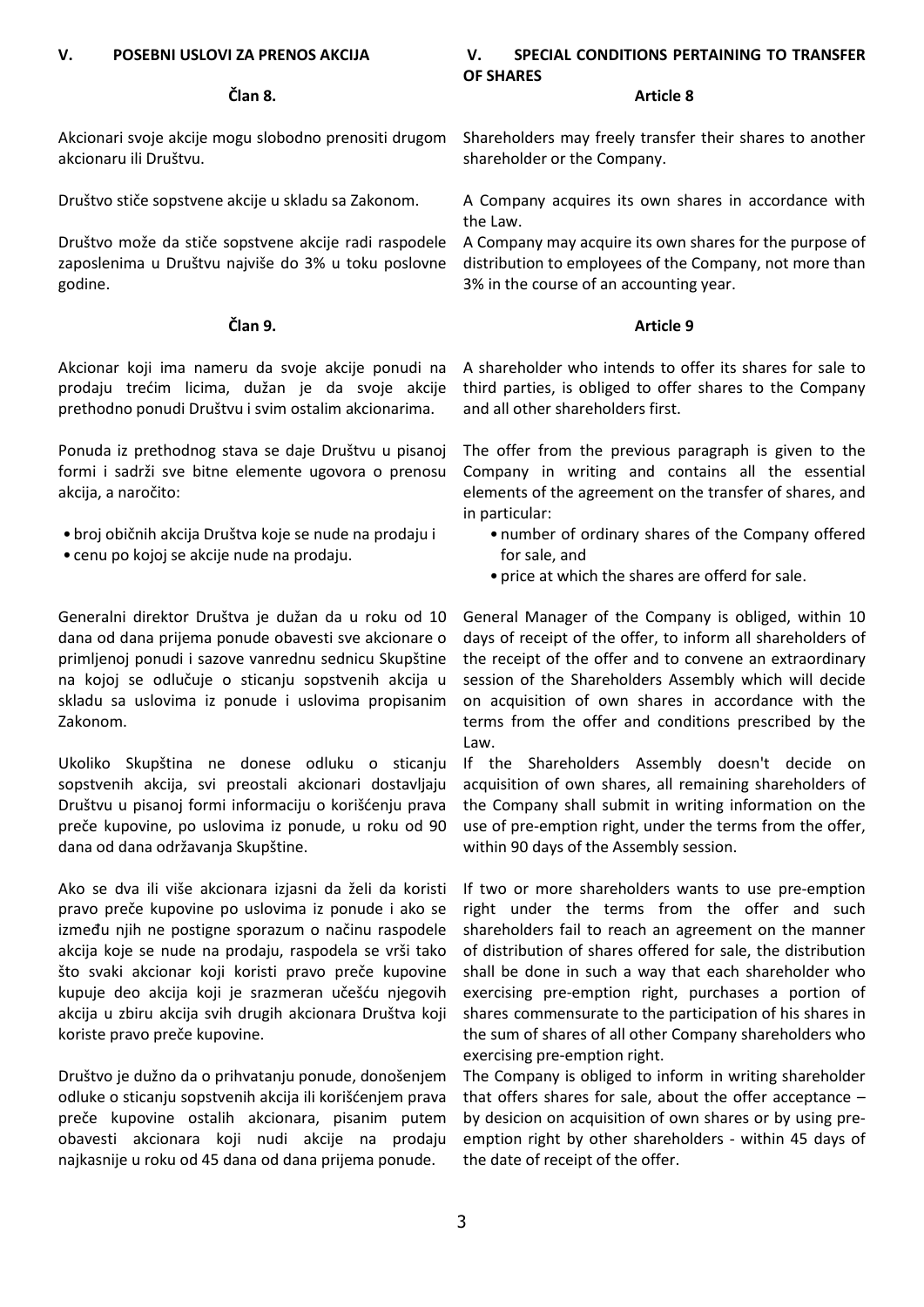Akcionar koji nudi akcije na prodaju može, u roku od 60 dana od dana isteka roka za prihvat ponude, zaključiti ugovor o prenosu akcija ili dela akcija sa trećim licem, pod uslovima koji ne mogu biti povoljniji od uslova iz ponude koja je dostavljena Društvu i ostalim akcionarima Društva, ako:

- Skupština Društva ne donese odluku o sticanju sopstvenih akcija i
- ni jedan akcionar Društva ne iskoristi pravo preče kupovine.

## **VI. ORGANI DRUŠTVA**

## **Član 10.**

Upravljanje Društvom je organizovano kao jednodomno. Oragani društva su:

1. Skupština i

2. Direktori.

**1. Skupština**

**Sastav skupštine i prava akcionara**

# **Član 11.**

Skupštinu čine svi akcionari Društva.

Akcionar ima pravo da učestvuje u radu skupštine, što podrazumeva:

1. pravo da glasa o pitanjima o kojima glasa njegova klasa akcija;

2. pravo na učešće u raspravi o pitanjima na dnevnom redu skupštine, uključujući i pravo na podnošenje predloga, postavljanje pitanja koja se odnose na dnevni red skupštine i dobijanje odgovora, u skladu sa statutom i poslovnikom skupštine.

# **Nadležnost skupštine**

## **Član 12.**

nadležnosti Skupštine utvrđenih Zakonom.

## **Sednice skupštine**

**Član 13.**

Sednice skupštine mogu biti redovne i vanredne.

A shareholder that offers shares for sale may, within 60 days of expiration of the time limit for acceptance of an offer, conclude an agreement on the transfer of shares or part of the shares with a third party under conditions that can't be more favorable than the terms from the offer submitted to the Company and other shareholders of the Company if:

• Shareholders Assembly fails to pass a decision on acquisition of own shares, and

• no Company shareholder uses the pre-emption right.

# **VI. COMPANY BODIES**

# **Article 10**

Management of the Company is unicameral.

The Company bodies are:

- 1. Shareholders Assembly and
- 2. Directors.

# **1. Shareholders Assembly**

**Composition of Shareholders Assembly and Shareholders' rights** 

## **Article 11**

The Shareholders Assembly consists of all Company shareholders.

Every shareholder has the right to participate in the Shareholders Assembly sessions, which includes in particular:

1. The right to vote on issues voted on by his class of shares;

2. The right to take part in the discussion of items on the Shareholders Assembly agenda, including the right to give proposals, to ask questions in connection with the agenda and to receive answers, in accordance with the Articles of Association and the Rules of Procedure of the Shareholders Assembly.

# **Competences of Shareholders Assembly**

# **Article 12**

Skupština Društva odlučuje o svim pitanjima iz Shareholders-Assembly-decides-on-all-matters-within-the competences of the Assembly established by the Law.

## **Shareholders Assembly sessions**

# **Article 13**

Shareholders Assembly sessions may be ordinary and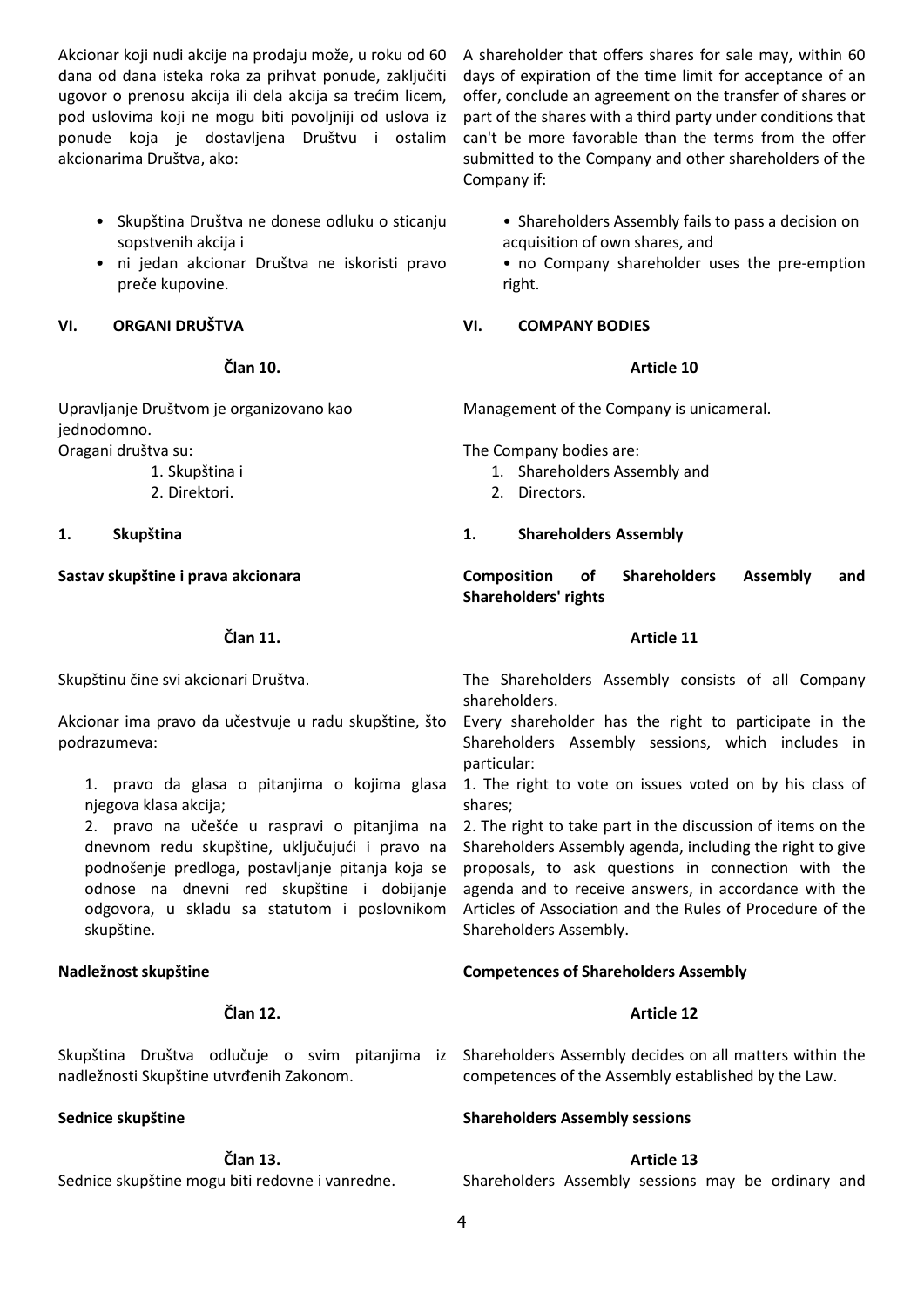Redovna sednica skupštine održava se jednom godišnje, najkasnije šest meseci po završetku poslovne godine.

Vanredna sednica skupštine održava se po potrebi, kao i kada je to određeno Zakonom.

#### **Mesto održavanja sednice**

# **Član 14.**

Sednica skupštine se održava u sedištu Društva ili na drugom mestu, ako je to potrebno radi olakšane organizacije sednice skupštine, o čemu odlučuje generalni direktor.

#### **Postupak sazivanja skupštine**

#### **Član 15.**

Redovnu sednicu skupštine saziva generalni direktor, najkasnije 30 dana pre dana održavanja sednice.

Vanrednu sednicu saziva generalni direktor na osnovu svoje odluke ili po zahtevu akcionara koji imaju najmanje 5% osnovnog kapitala društva, najkasnije 21 dan pre dana održavanja sednice.

Poziv za sednicu upućuje se licima koja su akcionari društva na dan na koji je generalni direktor doneo odluku o sazivanju skupštine, odnosno na dan donošenja odluke suda ako se sednica skupštine saziva po nalogu suda, i to:

1. na adrese akcionara iz jedinstvene evidencije akcionara, a dostavljanje se smatra izvršenim danom slanja preporučene pošiljke poštom na tu adresu, odnosno elektronskom poštom ako je akcionar dao pisanu saglasnost za takav način slanja ili

2. objavljivanjem na internet stranici Društva i na internet stranici registra privrednih subjekata.

Poziv akcionarima za sednicu Skupštine sadrži podatke predviđene zakonom.

Vanredna sednica može se održati i bez sazivanja i dostavljanja materijala ako joj prisustvuju svi akcionari sa pravom glasa po svim tačkama dnevnog reda i ako se nijedan akcionar tome ne protivi.

extraordinary.

An ordinary Shareholders Assembly session shall be held once a year, within six months f the end of an accounting year.

Extraordinary Shareholders Assembly session shall be held as and when needed, as well as in cases provided by the Law.

#### **Venue of Session**

# **Article 14**

Assembly session will be held in a Company's registered seat or elsewhere, if warranted to facilitate the organization of Assembly session, as decided by the General Manager.

**Procedure for convening the Shareholders Assembly session**

#### **Article 15**

An ordinary Shareholders Assembly session shall be convened by the General Manager, not later than 30 days before the scheduled date of a session.

An extraordinary Shareholders Assembly session shall be convened by the General Manager on its own initiative or on request from shareholders holding minimum 5% of company share capital, not later than 21 days before the scheduled date of a session.

A notice of Assembly session shall be sent to persons who are shareholders of the Company concerned on the date when the General Manager decided to convene the session, or the date of passing of a court decision if the session is convened by court order:

1. to the addresses of shareholders stated in the records of shareholder information and such notice shall be considered delivered on the date of its sending by registered mail, or by electronic mail if a shareholder agreed in writing to this method of invitation, or

2. by publication on the Company's web page and the web page of the Business Entities Register.

A notice of Assembly session shall contain information provided by the Law.

An extraordinary Assembly session may be held without convening and handouts delivering, if it is attended by all company shareholders entitled to vote on all items on the agenda and if none of them oppose it.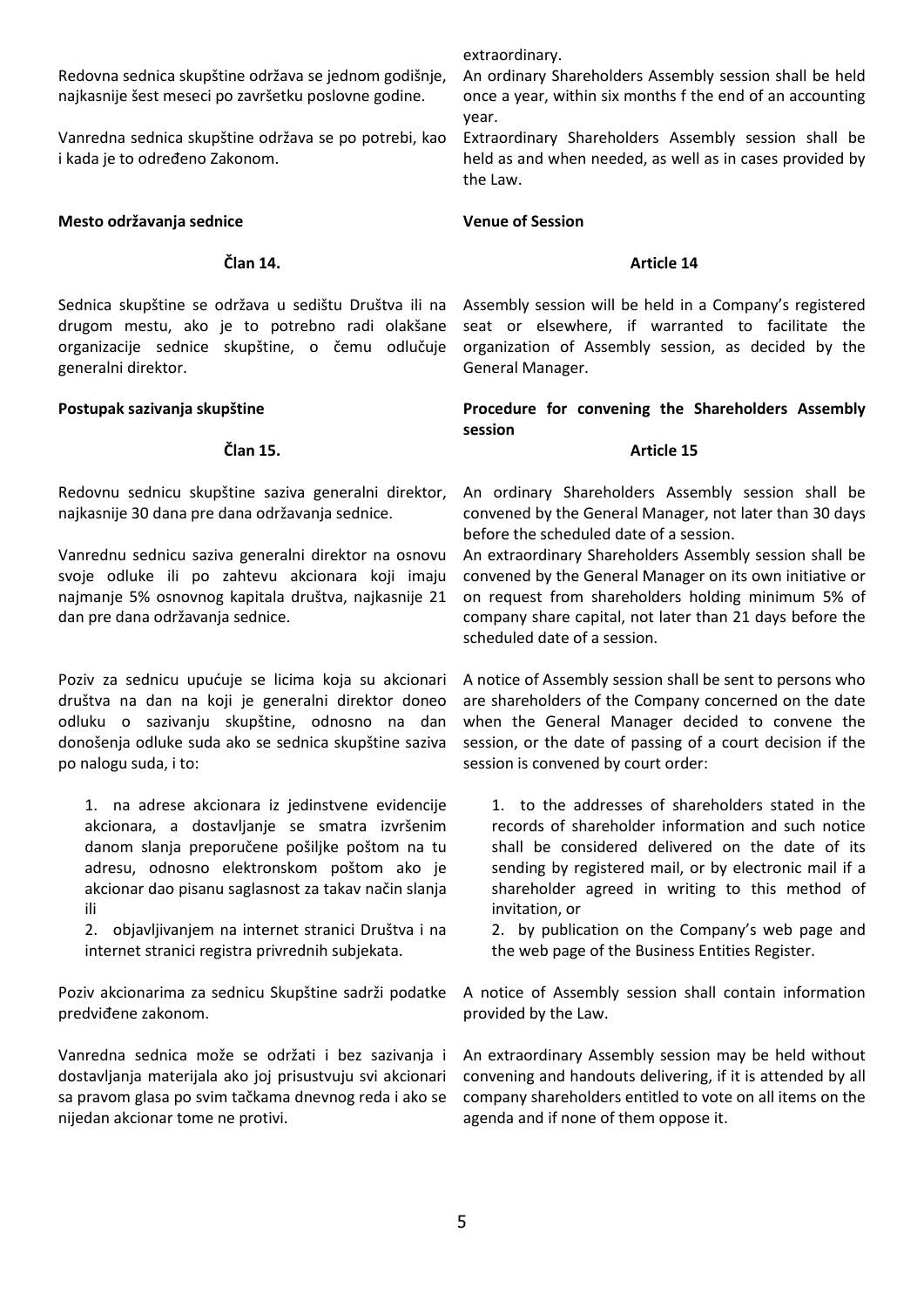#### **Materijal za sednicu**

#### **Session handouts**

## **Član 16.**

Materijali za sednicu skupštine stavljaju se na raspolaganje akcionarima istovremeno sa slanjem poziva:

1. ličnim preuzimanjem ili putem punomoćnika, u sedištu Društva u redovno radno vreme ili

2. na internet stranici Društva, tako da ih akcionari mogu preuzeti u celosti.

#### **Dan akcionara**

# **Član 17.**

Dan akcionara je dan na koji se utvrđuje spisak akcionara koji imaju pravo na učešće u radu sednice Skupštine (izvod iz jedinstvene evidencije akcionara Centralnog registra) i pada na deseti dan pre dana održavanja te sednice.

## **Dnevni red**

# **Član 18.**

Dnevni red utvrđuje se odlukom o sazivanju sednice skupštine koju donosi generalni direktor.

Skupština može na sednici raspravljati samo o tačkama dnevnog reda.

Dopunu dnevnog reda u pisanoj formi mogu predložiti akcionari koji poseduju najmanje 5% akcija Društva, u skladu sa Zakonom.

## **Predsednik skupštine**

**Član 19.**

Sednicom skupštine predsedava predsednik skupštine, koji se imenuje na početku sednice.

## **Kvorum**

# **Član 20.**

Kvorum za sednicu Skupštine čini dvotrećinska većina od ukupnog broja akcija sa pravom glasa po predmetnom pitanju, u koji broj se uračunava i glas akcionara koji je glasao u odsustvu.

Sopstvene akcije, kao i akcije čije je pravo glasa suspendovano, ne uzimaju se u obzir prilikom utvrđivanja kvoruma.

# **Article 16**

Session handouts for Assembly must be made available to shareholders at the time of sending of notice:

1. on the company's seat during normal working hours, either in person or through a proxy, or

2. on the company's web page, so that shareholders may download them in their entirety.

# **Shareholders' Day**

# **Article 17**

A Shareholders' Day shall be a day on which a list of shareholders entitled to participate in a Shareholders Assembly session is drawn up and it shall be the tenth day before the date of such session (excerpt from the shareholders register of the Central Securities Depository.

## **Agenda**

# **Article 18**

An agenda shall be determined by a decision on convocation of the Assembly session passed by the General Manager.

The Shareholders Assembly may debate only on items included in the agenda.

Shareholders holding minimum 5% of Company shares may propose amendments to the agenda in writing, in accordance with the Law.

# **Chairman of Assembly**

## **Article 19**

Assembly session shall be chaired by the chairman, who shall be appointed at the beginning of each session.

## **Quorum**

# **Article 20**

Quorum for Assembly session shall be constituted by a two-third majority of the total number of shares entitled to vote on an issue, also include the votes of shareholders who voted in absentia.

Own shares and shares for which the voting rights are suspended shall not be taken into account for quorum purposes.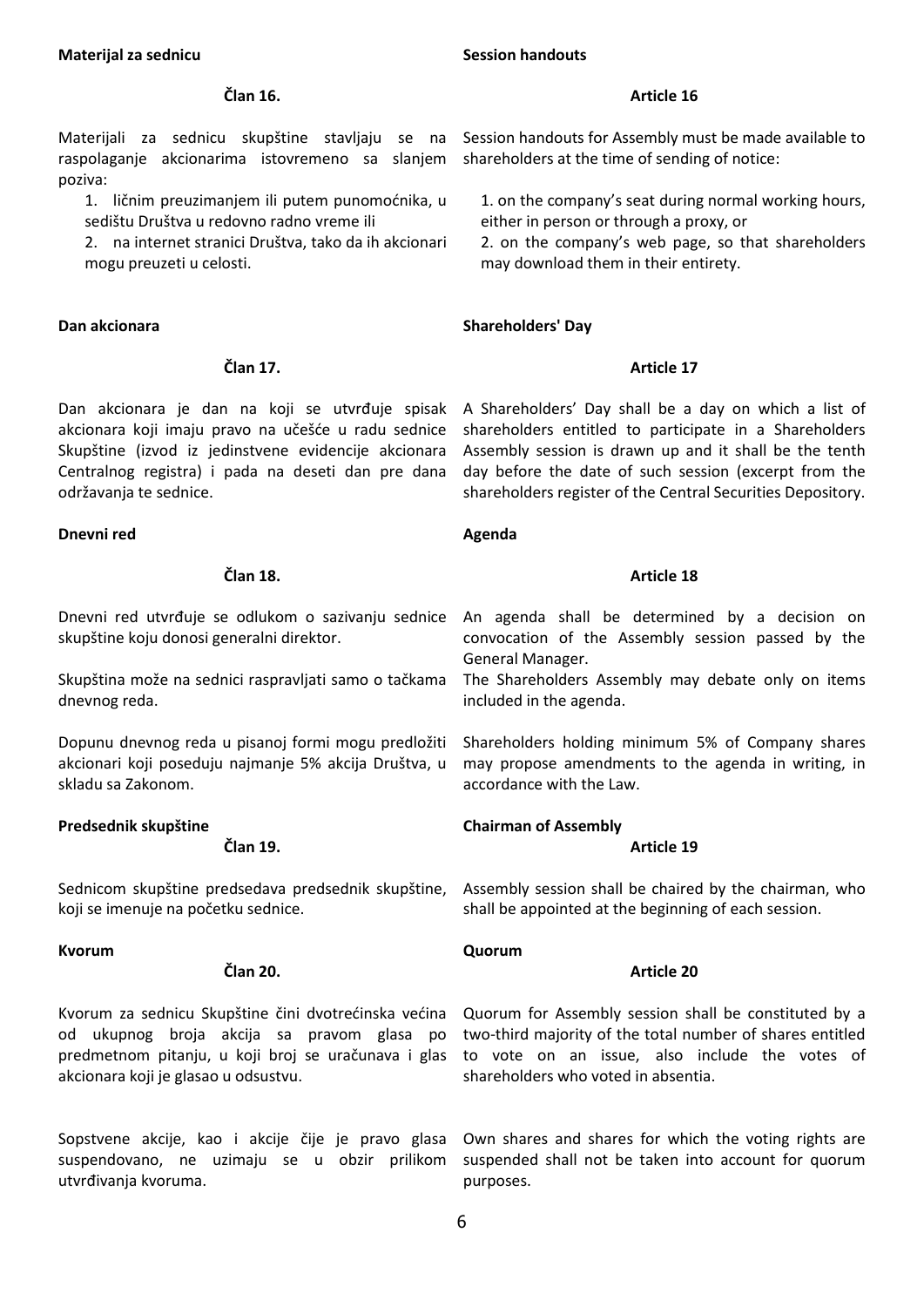Ako ne postoji kvorum za rad sednice Skupštine, zakazuje se ponovljena sednica Skupštine u skladu sa zakonom.

od ukupnog broja glasova akcija sa pravom glasa po predmetnom pitanju.

#### **Većina za odlučivanje**

#### **Član 21.**

Skupština donosi odluke dvotrećinskom većinom glasova prisutnih akcionara koji imaju pravo glasa po određenom pitanju.

Na ponovljenoj sednici Skupština donosi odluke dvotrećinskom većinom ukupnog broja glasova akcija sa pravom glasa po predmetnom pitanju.

Prilikom utvrđivanja broja glasova prisutnih akcionara za potrebe utvrđivanja većine za odlučivanje u obzir se uzimaju i glasovi akcionara koji su glasali u odsustvu.

Skupština donosi odluke o promeni pravne forme, statusnoj promeni i sprovođenju postupka likvidacije društva tročetvrtinskom većinom glasova prisutnih akcionara.

**Član 22.**

**Punomoćje i glasanje u odsustvu**

# If there is no quorum for the Assembly session, repeated session shall be convened, in accordance with the Law.

Kvorum za ponovljenu sednicu čini dvotrećinska većina Quorum for a repeated session shall be two-third of the total number of shares with the right to vote for an issue.

# **Qualified Majority**

#### **Article 21**

The Shareholders Assembly shall act by a two-third majority of the voting power present entitled to vote on an issue.

Decisions in repeated Assembly sessions shall be passed by a two-third majority of the total number of shares entitled to vote on an issue.

When counting the voting power present for the purposes of determining the qualified majority, the votes of shareholders who voted in absentia shall also be taken into account.

The Shareholders Assembly shall act by a three-fourths majority of the voting power present, when deciding on legal form changing, status change and carrying out the company liquidation.

## **Voting Proxy and voting in absentia**

## **Article 22**

Akcionar ima pravo da putem punomoćja ovlasti određeno lice da u njegovo ime učestvuje u radu Skupštine, uključujući i pravo da u njegovo ime glasa. koje ne mora biti overeno u skladu sa zakonom kojim se uređuje overa potpisa.

Akcionari mogu da glasaju pisanim putem bez prisustva sednici, bez overe svog potpisa na formularu za glasanje.

## **2. Direktori**

## **Broj direktora**

## **Član 23.**

generalni direktor.

A shareholder shall have the right to issue a proxy to a person designated to attend the Assembly session on his behalf, including the right to vote on his behalf, which must not be certified in accordance with the law governing certification of signatures.

Shareholders may vote in writing without attending a session, without signatures certification on the voting form.

## **2. Company Directors**

**Number of Company Directors**

## **Article 23**

Društvo ima dva izvršna direktora, od kojih je jedan The Company has two executive directors, and one of them is General Manager.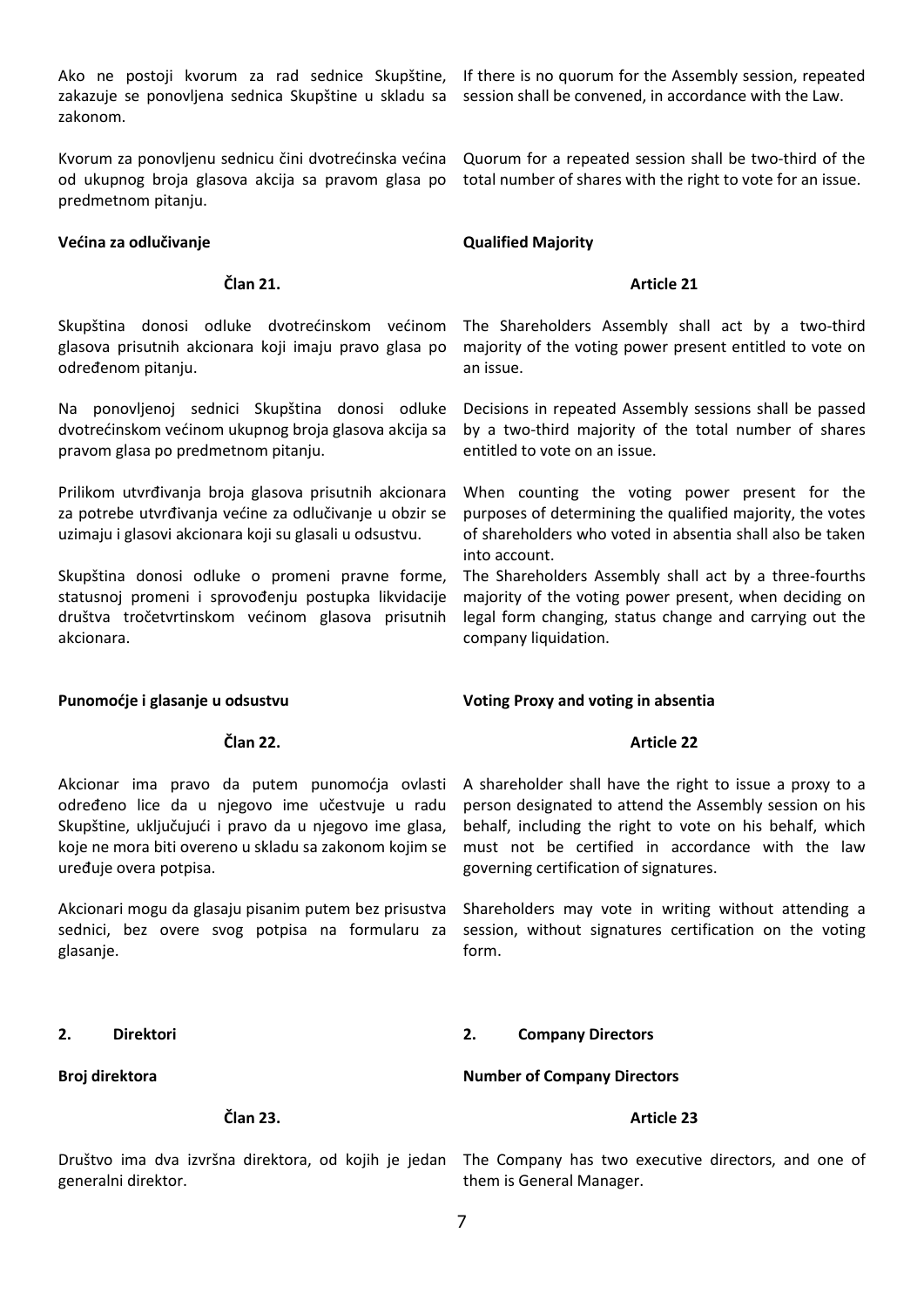#### **Imenovanje i mandat direktora Član 24.** Direktore imenuje Skupština na mandat od četiri godine, s tim da mogu biti ponovo imenovani. Direktori se registruju u skladu sa zakonom o registraciji. **Nadležnost direktora Član 25.** Direktori vode poslove Društva i zakonski su zastupnici Društva. Direktori zastupaju i predstavljaju Društvo samostalno, bez ograničenja. Direktori odlučuju o svim pitanjima iz nadležnosti Odbora direktora utvrđenih Zakonom. **Generalni direktor Član 26.** Generalni direktor društva koordinira rad direktora i General Manager shall coordinate the work of directors organizuje poslovanje društva. **VII. PRESTANAK DRUŠTVA Član 27.** Društvo prestaje da postoji brisanjem iz registra The Company shall cease to exist when it is deleted from privrednih subjekata u slučajevima i pod uslovima propisanim Zakonom. **VIII. POSTUPAK IZMENE STATUTA Imenovanje i mandat direktora Article 24** Directors are nominated by the Shareholders Assembly, for a mandate period of four years, with the possibility of reappointment. Directors shall be registered in accordance with the Law on registration. **Competences of Directors Article 25** Directors shall manage a company's operations and act as its legal representatives. Directors shall represent the Company independently and without restrictions. Directors shall decide on all matters within the jurisdiction of the Board of Directors established by Law. **General Manager Article 26** and organize the company's operations. **VII. TERMINATION OF THE COMPANY Article 27** the Business Entities Register, in cases and under conditions established by law. **VIII. CHANGES OF THE ARTICLES OF ASSOCIATION**

# **Član 28.**

izvrši izmene i dopune Statuta radi usklađivanja podataka propisanih odredbom člana 246. stav 1. tačke 3. i 4. Zakona o privrednim društvima, ako je u prethodnoj godini došlo do promene tih podataka.

Generalni direktor Društva je u obavezi da nakon svake izmene Statuta sačini i potpiše prečišćeni tekst Stauta.

#### **Article 28**

Društvo ima obavezu da najmanje jednom godišnje Company is obligated at least once a year, to make changes of the Articles of Association, to harmonize the data prescribed in Article 246, paragraph 1, items 3 and 4 of the Law on Business Companies, if in the previous year there was a change of these data.

> After each change of the Articles of Association, the General Manager is obliged to make and sign the consolidated text of the Articles of Association.